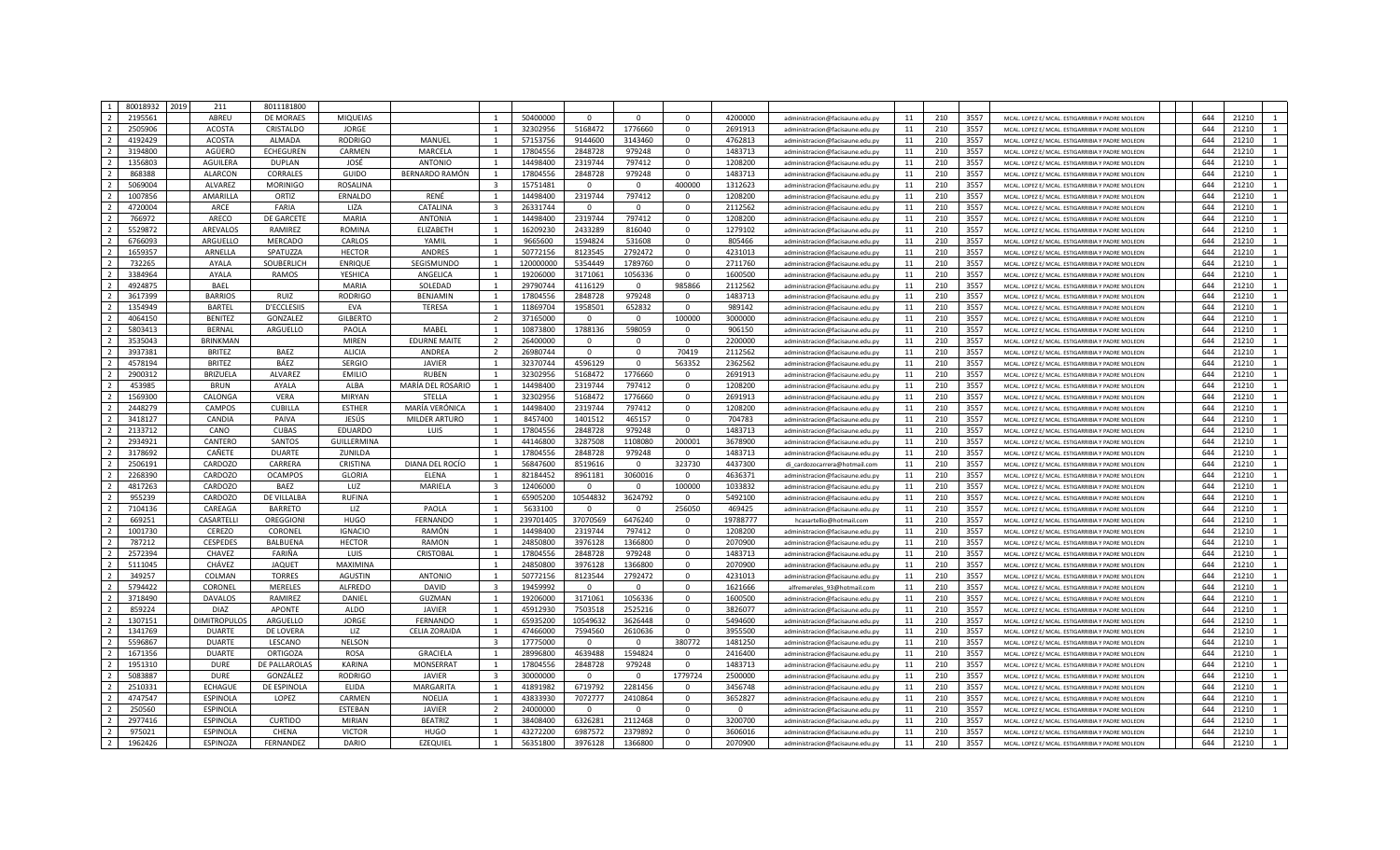| 3491699                             | <b>ESTIGARRIBIA</b>  | CORONEL             | <b>DIEGO</b>    | <b>IVAN</b>        |                          | 15049426  | 2456236     | 827718                  | $\Omega$     | 1254118  | administracion@facisaune.edu.nv | 11 | 210 | 3557 | MCAL, LOPEZ E/ MCAL, ESTIGARRIBIA Y PADRE MOLEON | 644 | 21210                   |
|-------------------------------------|----------------------|---------------------|-----------------|--------------------|--------------------------|-----------|-------------|-------------------------|--------------|----------|---------------------------------|----|-----|------|--------------------------------------------------|-----|-------------------------|
| $\overline{\phantom{a}}$<br>3700115 | <b>ESTIGARRIBIA</b>  | <b>BURGOS</b>       | <b>NANCY</b>    |                    |                          | 15665000  | $\Omega$    | $\overline{0}$          | 50000        | 1305416  | administracion@facisaune.edu.ny | 11 | 210 | 3557 | MCAL. LOPEZ E/ MCAL. ESTIGARRIBIA Y PADRE MOLEON | 644 | 21210<br>$\mathbf{1}$   |
| 524911                              | <b>FANEGO</b>        | SEITZ               | RAUL            | HUMBERTO MARIANO   |                          | 172424550 | 26596849    | 5920472                 | 256050       | 14333712 |                                 | 11 | 210 | 3557 |                                                  | 644 | 21210<br>1              |
| $\overline{z}$                      |                      | CABRERA             |                 |                    |                          |           |             |                         |              |          | administracion@facisaune.edu.py |    |     |      | MCAL. LOPEZ E/ MCAL. ESTIGARRIBIA Y PADRE MOLEON | 644 | $\mathbf{1}$            |
| 2504108                             | <b>FARIAS</b>        |                     | CAROLINA        |                    |                          | 53847600  | 8615616     | 2961624                 | $\mathbf{0}$ | 4487300  | administracion@facisaune.edu.py | 11 | 210 | 3557 | MCAL, LOPEZ E/ MCAL, ESTIGARRIBIA Y PADRE MOLEON |     | 21210                   |
| 4013071                             | FARIÑA               | <b>BATTE</b>        | SONIA           | <b>ALICIA</b>      |                          | 17804556  | 2848728     | 979248                  | $\mathbf 0$  | 1483713  | administracion@facisaune.edu.py | 11 | 210 | 3557 | MCAL, LOPEZ E/ MCAL, ESTIGARRIBIA Y PADRE MOLEON | 644 | 21210<br>$\mathbf{1}$   |
| 2349539                             | FERNANDEZ            |                     | <b>ANTONIO</b>  |                    | $\overline{3}$           | 28544986  |             | $\mathbf 0$             | $\mathbf 0$  | 2378748  | administracion@facisaune.edu.pv | 11 | 210 | 3557 | MCAL, LOPEZ E/ MCAL, ESTIGARRIBIA Y PADRE MOLEON | 644 | 21210<br>1              |
| 4241572                             | FERNANDEZ            | FERNANDEZ           | LILIANA         | <b>ROCIO</b>       | 3                        | 15788345  | $\mathbf 0$ | $\mathbf 0$             | 600000       | 1315695  | administracion@facisaune.edu.py | 11 | 210 | 3557 | MCAL. LOPEZ E/ MCAL. ESTIGARRIBIA Y PADRE MOLEON | 644 | 21210<br>$\mathbf{1}$   |
| 5199018                             | FERNANDEZ            | DE PIGNOLO          | VALERIA         |                    | $\overline{\phantom{a}}$ | 24000000  | $\Omega$    | $\Omega$                | $\Omega$     | 2000000  | administracion@facisaune.edu.pv | 11 | 210 | 3557 | MCAL, LOPEZ E/ MCAL, ESTIGARRIBIA Y PADRE MOLEON | 644 | 21210<br>$\mathbf{1}$   |
| 2936023                             | FERNANDEZ            | ARAUJO              | <b>VICENTE</b>  | ARIEL              | $\overline{1}$           | 37550744  | 5460129     | $\mathbf{0}$            | 70419        | 2812562  | varielfernandez@hotmail.com     | 11 | 210 | 3557 | MCAL. LOPEZ E/ MCAL. ESTIGARRIBIA Y PADRE MOLEON | 644 | 21210<br>$\mathbf{1}$   |
| 5698819                             | <b>FERREIRA</b>      | PEREIRA             | <b>CYNTIA</b>   | CAROLINA           | $\overline{3}$           | 24945620  | $\Omega$    | $\mathbf{0}$            | 162504       | 2060468  | administracion@facisaune.edu.py | 11 | 210 | 3557 | MCAL. LOPEZ E/ MCAL. ESTIGARRIBIA Y PADRE MOLEON | 644 | 21210<br>$\mathbf{1}$   |
| 3917387                             | <b>FERREIRA</b>      | GALEANO             | JOSÉ            | LUIS MARÍA         | $\overline{1}$           | 41387322  | 5826432     | $\mathbf 0$             | 91153        | 3034600  | jose_ferreira_83@hotmail.com    | 11 | 210 | 3557 | MCAL, LOPEZ E/ MCAL, ESTIGARRIBIA Y PADRE MOLEON | 644 | 21210<br>$\mathbf{1}$   |
| 1257127                             | <b>FERREIRA</b>      | <b>DE ALVAREZ</b>   | LIDIA           |                    |                          | 49701600  | 7952256     | 2733600                 | $\mathbf{0}$ | 4141800  | administracion@facisaune.edu.py | 11 | 210 | 3557 | MCAL. LOPEZ E/ MCAL. ESTIGARRIBIA Y PADRE MOLEON | 644 | 21210<br>$\mathbf{1}$   |
| 506756                              | <b>FERREIRA</b>      | MARTINEZ            | MARIA           | LIDIA              |                          | 65935200  | 10549632    | 3626448                 | $\mathbf 0$  | 5494600  | administracion@facisaune.edu.py | 11 | 210 | 3557 | MCAL. LOPEZ E/ MCAL. ESTIGARRIBIA Y PADRE MOLEON | 644 | $\mathbf{1}$<br>21210   |
| 3269193                             | <b>FLECHA</b>        | SOSA                | <b>LUIS</b>     | FERNANDO           | 1                        | 42136800  | 6741888     | 2317524                 | $\mathbf 0$  | 3511400  | administracion@facisaune.edu.py | 11 | 210 | 3557 | MCAL. LOPEZ E/ MCAL. ESTIGARRIBIA Y PADRE MOLEON | 644 | 21210<br>$\mathbf{1}$   |
| 3536931                             | <b>FLEITAS</b>       | MENDOZA             | <b>EMILIO</b>   | EFRAIN             | 1                        | 32302956  | 5168472     | 1776660                 | $\Omega$     | 2691913  | administracion@facisaune.edu.pv | 11 | 210 | 3557 | MCAL. LOPEZ E/ MCAL. ESTIGARRIBIA Y PADRE MOLEON | 644 | 21210<br>$\mathbf{1}$   |
| 256672                              | <b>FRANCO</b>        | VARGAS              | <b>AVELINO</b>  |                    | $\overline{1}$           | 14498400  | 2319744     | 797412                  | $\Omega$     | 1208200  | administracion@facisaune.edu.ny | 11 | 210 | 3557 | MCAL. LOPEZ E/ MCAL. ESTIGARRIBIA Y PADRE MOLEON | 644 | 21210<br>$\mathbf{1}$   |
| 1376506                             | <b>GALEANO</b>       | LOPEZ               | <b>FELICITA</b> |                    |                          | 47418200  | 7699260     | 2608006                 | $\mathbf{0}$ | 3951516  | administracion@facisaune.edu.py | 11 | 210 | 3557 | MCAL. LOPEZ E/ MCAL. ESTIGARRIBIA Y PADRE MOLEON | 644 | 21210<br>$\mathbf{1}$   |
| 4749703                             | GALEANO              | VÁZQUEZ             | <b>ROSA</b>     | MARLENE            | $\overline{3}$           | 24000000  | $\Omega$    | $\Omega$                | $\mathbf{0}$ | 2000000  |                                 | 11 | 210 | 3557 | MCAL. LOPEZ E/ MCAL. ESTIGARRIBIA Y PADRE MOLEON | 644 | 21210<br>$\mathbf{1}$   |
|                                     |                      |                     |                 | ANDREA             |                          |           |             |                         |              |          | administracion@facisaune.edu.py |    |     |      |                                                  | 644 | 1                       |
| 816134                              | <b>GALINDO</b>       | DE CALABRESE        | CLAUDIA         |                    |                          | 17804556  | 2848728     | 979248                  | $\mathbf{0}$ | 1483713  | administracion@facisaune.edu.py | 11 | 210 | 3557 | MCAL. LOPEZ E/ MCAL. ESTIGARRIBIA Y PADRE MOLEON |     | 21210                   |
| 3531462                             | <b>GAMARRA</b>       | <b>MIRANDA</b>      | LILIANA         | <b>ELIZABETH</b>   | 1                        | 18038130  | 3043550     | 992096                  | $\mathbf 0$  | 1503177  | administracion@facisaune.edu.py | 11 | 210 | 3557 | MCAL, LOPEZ E/ MCAL, ESTIGARRIBIA Y PADRE MOLEON | 644 | $\mathbf{1}$<br>21210   |
| 2535694                             | <b>GAMARRA</b>       | ORTIZ               | JOSE            | MARIA              | -1                       | 17804556  | 2848728     | 979248                  | $\mathbf 0$  | 1483713  | administracion@facisaune.edu.pv | 11 | 210 | 3557 | MCAL, LOPEZ E/ MCAL, ESTIGARRIBIA Y PADRE MOLEON | 644 | 21210<br>$\mathbf{1}$   |
| 451593                              | <b>GARCIA</b>        |                     | <b>ASUNCION</b> |                    | $\overline{1}$           | 32302956  | 5168472     | 1776660                 | $\mathbf{0}$ | 2691913  | administracion@facisaune.edu.nv | 11 | 210 | 3557 | MCAL. LOPEZ E/ MCAL. ESTIGARRIBIA Y PADRE MOLEON | 644 | 21210<br>$\mathbf{1}$   |
| 4828781                             | GARCÍA               | <b>MERELES</b>      | <b>ARTURO</b>   | <b>DAVID</b>       | $\overline{1}$           | 57969600  | 8329536     | $\mathbf{0}$            | $\mathbf{0}$ | 4338300  | arthuritocde@hotmail.com        | 11 | 210 | 3557 | MCAL. LOPEZ E/ MCAL. ESTIGARRIBIA Y PADRE MOLEON | 644 | 21210<br>$\mathbf{1}$   |
| 3367778                             | GAUTO                | PENAYO              | <b>ALVARO</b>   | RAFAEL             | $\overline{3}$           | 24000000  | $\Omega$    | $^{\circ}$              | $\mathbf{0}$ | 2000000  | administracion@facisaune.edu.py | 11 | 210 | 3557 | MCAL. LOPEZ E/ MCAL. ESTIGARRIBIA Y PADRE MOLEON | 644 | 21210<br>$\mathbf{1}$   |
| 2009617                             | GAUTO                | NUÑEZ               | <b>MONICA</b>   | DANIELA            |                          | 39349200  | 6295872     | 2164212                 | $\mathbf{0}$ | 3279100  | administracion@facisaune.edu.py | 11 | 210 | 3557 | MCAL, LOPEZ E/ MCAL, ESTIGARRIBIA Y PADRE MOLEON | 644 | 21210<br>$\mathbf{1}$   |
| 5687094                             | GAUTO                | <b>URQUIOLA</b>     | LUCAS           | <b>EZEQUIEL</b>    |                          | 24000000  | $\Omega$    | $\Omega$                | 230769       | 2000000  | administracion@facisaune.edu.py | 11 | 210 | 3557 | MCAL. LOPEZ E/ MCAL. ESTIGARRIBIA Y PADRE MOLEON | 644 | 21210<br>1              |
| 692064                              | GAVILAN              | <b>NEGRETE</b>      | <b>HUGO</b>     | DANIEL             |                          | 19206000  | 3171061     | 1056336                 | $\mathbf 0$  | 1600500  | administracion@facisaune.edu.py | 11 | 210 | 3557 | MCAL, LOPEZ E/ MCAL, ESTIGARRIBIA Y PADRE MOLEON | 644 | $\mathbf{1}$<br>21210   |
| 2047161                             | GAYOSO               | BAEZ                | ALEJANDRO       |                    |                          | 35559880  | 4941729     | $\Omega$                | 5284470      | 2663322  | administracion@facisaune.edu.py | 11 | 210 | 3557 | MCAL. LOPEZ E/ MCAL. ESTIGARRIBIA Y PADRE MOLEON | 644 | 21210<br>$\mathbf{1}$   |
| 2057408                             | <b>GIMENEZ</b>       | AYALA               | <b>ANDREA</b>   | <b>ELIZABETH</b>   | $\overline{1}$           | 100844000 | 16103040    | 5535432                 | $\Omega$     | 8387000  | administracion@facisaune.edu.pv | 11 | 210 | 3557 | MCAL, LOPEZ E/ MCAL, ESTIGARRIBIA Y PADRE MOLEON | 644 | 21210<br>$\mathbf{1}$   |
| 1870083                             | <b>GIMFNFZ</b>       | <b>GONZALEZ</b>     | MARIA           | <b>GLADYS</b>      |                          | 34110744  | 4941729     | $\Omega$                | 352095       | 2542562  | administracion@facisaune.edu.m  | 11 | 210 | 3557 | MCAL. LOPEZ E/ MCAL. ESTIGARRIBIA Y PADRE MOLEON | 644 | 21210<br>$\mathbf{1}$   |
| 3711450                             | <b>GOMES DE MELI</b> | GAUTO               | <b>THAIS</b>    | <b>ISABEL</b>      | $\overline{1}$           | 34310744  | 4941729     | $\overline{0}$          | 70419        | 2542562  | administracion@facisaune.edu.py | 11 | 210 | 3557 | MCAL. LOPEZ E/ MCAL. ESTIGARRIBIA Y PADRE MOLEON | 644 | 21210<br>$\mathbf{1}$   |
| 3505818                             | GOMEZ                | ZARZA               | CARLOS          | MARIA              | $\overline{1}$           | 37010556  | 6019789     | 2035584                 | $\mathbf{0}$ | 3084213  | administracion@facisaune.edu.py | 11 | 210 | 3557 | MCAL. LOPEZ E/ MCAL. ESTIGARRIBIA Y PADRE MOLEON | 644 | 21210<br>$\mathbf{1}$   |
| 360543                              | GONZALEZ             | <b>GUIMPELEVICH</b> | ARNULFO         | <b>ASUNCION</b>    |                          | 42000000  | $\Omega$    | $\Omega$                | $\mathbf 0$  | 3500000  | administracion@facisaune.edu.py | 11 | 210 | 3557 | MCAL. LOPEZ E/ MCAL. ESTIGARRIBIA Y PADRE MOLEON | 644 | 21210<br>$\mathbf{1}$   |
| 987271                              | GONZALEZ             | GONZALEZ            | CARLOS          | SANTIAGO DANIE     |                          | 24850800  | 3976128     | 1366800                 | $\mathbf 0$  | 2070900  | administracion@facisaune.edu.py | 11 | 210 | 3557 | MCAL. LOPEZ E/ MCAL. ESTIGARRIBIA Y PADRE MOLEON | 644 | 21210<br>1              |
| 3473388                             | GONZALEZ             | FERNANDEZ           | DELIA           | <b>DIANA PAOLA</b> | 1                        | 17804556  | 2848728     | 979248                  | $\mathbf 0$  | 1483713  | administracion@facisaune.edu.py | 11 | 210 | 3557 | MCAL. LOPEZ E/ MCAL. ESTIGARRIBIA Y PADRE MOLEON | 644 | 21210<br>$\mathbf{1}$   |
| 537672                              | GONZALEZ             | BAEZ                | <b>DELIA</b>    |                    | $\mathbf{1}$             | 32302956  | 5168472     | 1776660                 | $\mathbf{0}$ | 2691913  | administracion@facisaune.edu.pv | 11 | 210 | 3557 | MCAL, LOPEZ E/ MCAL, ESTIGARRIBIA Y PADRE MOLEON | 644 | 21210<br>$\mathbf{1}$   |
|                                     |                      |                     |                 |                    |                          |           |             |                         |              |          |                                 |    |     |      |                                                  | 644 |                         |
| 2514352                             | <b>GONZALEZ</b>      | <b>GARAYO</b>       | <b>EVA</b>      | MARLENE            |                          | 24850800  | 3976128     | 1366800                 | $\Omega$     | 2070900  | administracion@facisaune.edu.m  | 11 | 210 | 3557 | MCAL. LOPEZ E/ MCAL. ESTIGARRIBIA Y PADRE MOLEON |     | 21210<br>$\mathbf{1}$   |
| 3865839                             | GONZALEZ             | <b>MARTINEZ</b>     | <b>KARINA</b>   | <b>ESTHER</b>      | $\overline{1}$           | 14498400  | 2319744     | 797412                  | $\mathbf{0}$ | 1208200  | administracion@facisaune.edu.py | 11 | 210 | 3557 | MCAL. LOPEZ E/ MCAL. ESTIGARRIBIA Y PADRE MOLEON | 644 | 21210<br>$\mathbf{1}$   |
| 2531800                             | GONZALEZ             | LOPEZ               | <b>MARIA</b>    | VERONICA           | $\overline{1}$           | 19206000  | 3171061     | 1056336                 | $\mathbf 0$  | 1600500  | administracion@facisaune.edu.py | 11 | 210 | 3557 | MCAL. LOPEZ E/ MCAL. ESTIGARRIBIA Y PADRE MOLEON | 644 | 21210<br>$\mathbf{1}$   |
| 1858735                             | GONZALEZ             | CAÑETE              | <b>NATALIA</b>  | <b>ELIZABETH</b>   |                          | 17804556  | 2848728     | 979248                  | $\mathbf{0}$ | 1483713  | administracion@facisaune.edu.py | 11 | 210 | 3557 | MCAL. LOPEZ E/ MCAL. ESTIGARRIBIA Y PADRE MOLEON | 644 | 21210<br>$\mathbf{1}$   |
| 4242852                             | GONZÁLEZ             |                     | JOSÉ            | <b>DERLIS</b>      | $\overline{\mathbf{3}}$  | 10000000  | $\mathbf 0$ | $\mathbf 0$             | 384615       | 833333   | administracion@facisaune.edu.py | 11 | 210 | 3557 | MCAL. LOPEZ E/ MCAL. ESTIGARRIBIA Y PADRE MOLEON | 644 | 21210<br>$\mathbf{1}$   |
| 1754334                             | <b>GUANES</b>        |                     | <b>OSCAR</b>    | MANUEI             | 1                        | 61986556  | 9917848     | 3409264                 | $\mathbf 0$  | 5165546  | administracion@facisaune.edu.py | 11 | 210 | 3557 | MCAL. LOPEZ E/ MCAL. ESTIGARRIBIA Y PADRE MOLEON | 644 | 21210<br>1              |
| 1702323                             | <b>GUERRERO</b>      | RAMIREZ             | <b>EMILCE</b>   | <b>ELIZABETH</b>   | 1                        | 17804556  | 2848728     | 979248                  | $\mathbf{0}$ | 1483713  | administracion@facisaune.edu.pv | 11 | 210 | 3557 | MCAL, LOPEZ E/ MCAL, ESTIGARRIBIA Y PADRE MOLEON | 644 | 1<br>21210              |
| 389661                              | <b>GUGGIARI</b>      | <b>FLEITA</b>       | JOSE            | LUIS               |                          | 42655356  | 6824856     | 1368528                 | $\mathbf{0}$ | 3554613  | administracion@facisaune.edu.p  | 11 | 210 | 3557 | MCAL, LOPEZ E/ MCAL, ESTIGARRIBIA Y PADRE MOLEON | 644 | 21210<br>$\mathbf{1}$   |
| 1151141                             | <b>GUILLEN</b>       | <b>DIETRIC</b>      | DELIA           | ELIZABETH          |                          | 44056800  | 7147189     | 2423136                 | $\mathbf{0}$ | 3671400  | administracion@facisaune.edu.py | 11 | 210 | 3557 | MCAL. LOPEZ E/ MCAL. ESTIGARRIBIA Y PADRE MOLEON | 644 | 21210<br>$\mathbf{1}$   |
| 5515821                             | HERRERA              | CAÑIZA              | LETICIA         | PAOLA              | $\overline{1}$           | 6145200   | $^{\circ}$  | $\overline{\mathbf{0}}$ | 4352850      | 512100   | administracion@facisaune.edu.py | 11 | 210 | 3557 | MCAL. LOPEZ E/ MCAL. ESTIGARRIBIA Y PADRE MOLEON | 644 | 1<br>21210              |
| 2131569                             | INSAURRALDE          | GONZALEZ            | CARLOS          | DAVID              |                          | 63483912  | 10157424    | 3491616                 | $\Omega$     | 5290326  | administracion@facisaune.edu.py | 11 | 210 | 3557 | MCAL. LOPEZ E/ MCAL. ESTIGARRIBIA Y PADRE MOLEON | 644 | 21210<br>$\mathbf{1}$   |
| 2392971                             | <b>JARA</b>          | DE DIARTE           | <b>ESDILMA</b>  | FERNANDA           |                          | 14498400  | 2319744     | 797412                  | $\Omega$     | 1208200  | administracion@facisaune.edu.py | 11 | 210 | 3557 | MCAL. LOPEZ E/ MCAL. ESTIGARRIBIA Y PADRE MOLEON | 644 | 21210<br>$\mathbf{1}$   |
| 3764578                             | JIMENEZ              | VERA                | <b>DIANA</b>    |                    | 1                        | 40015200  | 5826432     | $\mathbf{0}$            | $\mathbf 0$  | 3034600  | diaiive@hotmail.com             | 11 | 210 | 3557 | MCAL. LOPEZ E/ MCAL. ESTIGARRIBIA Y PADRE MOLEON | 644 | 21210<br>1              |
| 3396602                             | <b>JIMENEZ</b>       | <b>BARQUINERO</b>   | LETICIA         | <b>ROCIO</b>       | $\overline{1}$           | 37010556  | 6019789     | 2035584                 | $\mathbf{0}$ | 3084213  | administracion@facisaune.edu.pv | 11 | 210 | 3557 | MCAL, LOPEZ E/ MCAL, ESTIGARRIBIA Y PADRE MOLEON | 644 | 21210<br>1              |
| 1623198                             | <b>TOIOL</b>         | <b>MARTINEZ</b>     | <b>JULIO</b>    | CESAR              | $\overline{1}$           | 17804556  | 2848728     | 979248                  | $\Omega$     | 1483713  | administracion@facisaune.edu.py | 11 | 210 | 3557 | MCAL, LOPEZ E/ MCAL, ESTIGARRIBIA Y PADRE MOLEON | 644 | 21210<br>$\mathbf{1}$   |
| 1910503                             | <b>KOVACS</b>        | LOHSE               | <b>VIVIANA</b>  | RAQUEL             | $\overline{1}$           | 59098400  | 2319744     | 797412                  | 1216370      | 4924867  | administracion@facisaune.edu.py | 11 | 210 | 3557 | MCAL. LOPEZ E/ MCAL. ESTIGARRIBIA Y PADRE MOLEON | 644 | 21210<br>$\mathbf{1}$   |
| 3490207                             | KUNZLE               | <b>ELIZECHE</b>     | <b>HUGO</b>     | <b>GUSTAVO</b>     | 1                        | 56635200  | 9061632     | 3114936                 | $\mathbf 0$  | 4719600  | administracion@facisaune.edu.py | 11 | 210 | 3557 | MCAL. LOPEZ E/ MCAL. ESTIGARRIBIA Y PADRE MOLEON | 644 | 21210<br>$\mathbf{1}$   |
| 430079                              | LEZCANO              | DE ALVAREZ          | <b>JOSEFINA</b> |                    |                          | 32302956  | 5168472     | 1776660                 | $\mathbf{0}$ | 2691913  | administracion@facisaune.edu.py | 11 | 210 | 3557 | MCAL. LOPEZ E/ MCAL. ESTIGARRIBIA Y PADRE MOLEON | 644 | 21210<br>$\mathbf{1}$   |
|                                     |                      |                     |                 |                    |                          |           |             |                         | $\Omega$     |          |                                 |    |     |      |                                                  |     |                         |
| 3190273                             | LOPEZ                | FARIÑA              | ALBA            |                    |                          | 19206000  | 3171061     | 1056336                 |              | 1600500  | administracion@facisaune.edu.py | 11 | 210 | 3557 | MCAL. LOPEZ E/ MCAL. ESTIGARRIBIA Y PADRE MOLEON | 644 | 21210<br>1              |
| 3990505                             | LOPEZ                | GONZALEZ            | CELSA           | <b>VIVIANA</b>     |                          | 12082000  | 1981448     | 664510                  | $\mathbf 0$  | 1006833  | administracion@facisaune.edu.py | 11 | 210 | 3557 | MCAL. LOPEZ E/ MCAL. ESTIGARRIBIA Y PADRE MOLEON | 644 | 21210<br>1              |
| $\overline{2}$<br>1222071           | LOVERA               | <b>GONZALEZ</b>     | <b>ALBERTO</b>  | <b>JAVIER</b>      | $\mathbf{1}$             | 47466000  | 7594560     | 2610636                 | $\Omega$     | 3955500  | administracion@facisaune.edu.pv | 11 | 210 | 3557 | MCAL, LOPEZ E/ MCAL, ESTIGARRIBIA Y PADRE MOLEON | 644 | 21210<br>$\mathbf{1}$   |
| $\overline{z}$<br>1266427           | <b>MAIDANA</b>       | PORTILLO            | ZULMA           | <b>BFATRIZ</b>     | $\overline{1}$           | 39349200  | 6295872     | 2164212                 | $\Omega$     | 3279100  | administracion@facisaune.edu.py | 11 | 210 | 3557 | MCAL. LOPEZ E/ MCAL. ESTIGARRIBIA Y PADRE MOLEON | 644 | 21210<br>$\overline{1}$ |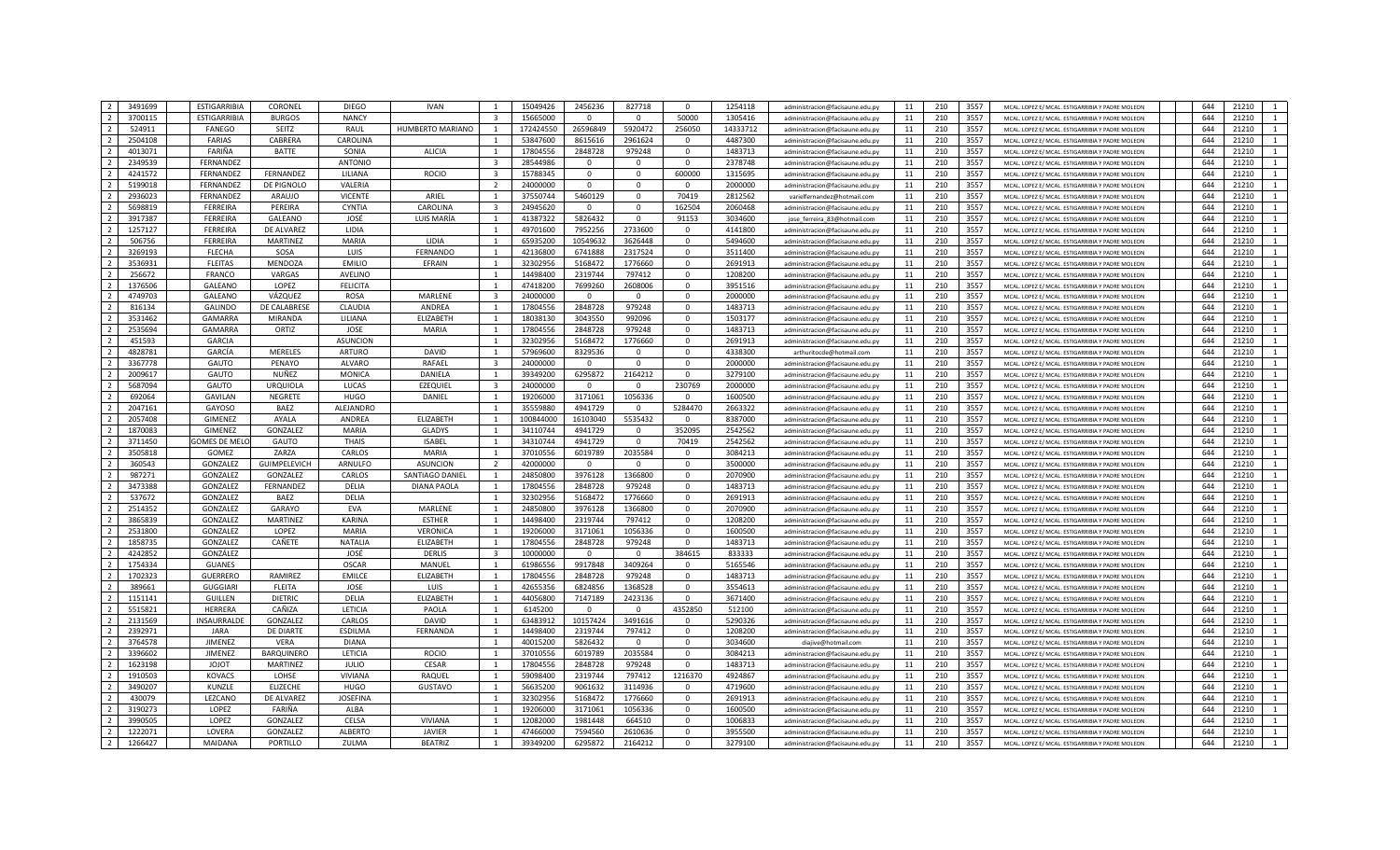|                | 446340  | <b>MARECOS</b>      | VELILLA          | <b>TOMASA</b>   | <b>AURORA</b>    |                         | 17804556  | 2848728        | 979248       | $\Omega$     | 1483713  | administracion@facisaune.edu.ny | 11 | 210 | 3557 | MCAL, LOPEZ E/ MCAL, ESTIGARRIBIA Y PADRE MOLEON | 644 | 21210                   |
|----------------|---------|---------------------|------------------|-----------------|------------------|-------------------------|-----------|----------------|--------------|--------------|----------|---------------------------------|----|-----|------|--------------------------------------------------|-----|-------------------------|
| $\overline{2}$ | 2931847 |                     | CARDOZO          |                 |                  |                         |           |                |              | $\Omega$     | 503416   |                                 |    | 210 | 3557 |                                                  | 644 | 21210                   |
|                |         | <b>MARTINEZ</b>     |                  | <b>ANDRES</b>   | <b>RAMON</b>     | $\overline{1}$          | 6041000   | 966560         | 332255       |              |          | administracion@facisaune.edu.py | 11 |     |      | MCAL. LOPEZ E/ MCAL. ESTIGARRIBIA Y PADRE MOLEON |     |                         |
| $\overline{2}$ | 490735  | <b>MARTINEZ</b>     | MERCADO          | ARNALDO         |                  | $\overline{1}$          | 66987600  | 10718016       | 3684324      | $\mathbf{0}$ | 5582300  | administracion@facisaune.edu.py | 11 | 210 | 3557 | MCAL. LOPEZ E/ MCAL. ESTIGARRIBIA Y PADRE MOLEON | 644 | 21210<br>1              |
| $\overline{2}$ | 1455584 | <b>MARTINEZ</b>     | <b>JARA</b>      | LILIAN          | RAMONA           | 1                       | 17804556  | 2848728        | 979248       | $\mathbf{0}$ | 1483713  | administracion@facisaune.edu.py | 11 | 210 | 3557 | MCAL, LOPEZ E/ MCAL, ESTIGARRIBIA Y PADRE MOLEON | 644 | 21210<br>$\mathbf{1}$   |
| $\overline{2}$ | 2347792 | MARTINEZ            | VILLALBA         | MARLENE         |                  | $\mathbf{1}$            | 17804556  | 2848728        | 979248       | $\mathbf{0}$ | 1483713  | administracion@facisaune.edu.py | 11 | 210 | 3557 | MCAL, LOPEZ E/ MCAL, ESTIGARRIBIA Y PADRE MOLEON | 644 | 21210<br>$\mathbf{1}$   |
| $\overline{2}$ | 2873678 | <b>MEDINA</b>       | CABAÑAS          | <b>BLAS</b>     |                  |                         | 26594673  |                | $\mathbf{0}$ | 461538       | 2022222  | administracion@facisaune.edu.pv | 11 | 210 | 3557 | MCAL, LOPEZ E/ MCAL, ESTIGARRIBIA Y PADRE MOLEON | 644 | 21210<br>1              |
| $\overline{2}$ | 1877478 | MEDINA              | ARAUJO           | <b>HECTOR</b>   | <b>IDILIO</b>    | 3                       | 21000000  | $\mathbf 0$    | $\mathbf{0}$ | 201924       | 1750000  | administracion@facisaune.edu.py | 11 | 210 | 3557 | MCAL. LOPEZ E/ MCAL. ESTIGARRIBIA Y PADRE MOLEON | 644 | 21210                   |
| $\overline{z}$ | 3399316 | <b>MEDINA</b>       | ARAUJO           | <b>IDALIA</b>   | <b>AGUSTINA</b>  | $\overline{1}$          | 46349730  | 7568221        | 2549240      | $\Omega$     | 3862477  | administracion@facisaune.edu.py | 11 | 210 | 3557 | MCAL, LOPEZ E/ MCAL, ESTIGARRIBIA Y PADRE MOLEON | 644 | 21210<br>$\mathbf{1}$   |
| $\overline{2}$ | 1301095 | MENDEZ              | <b>ACOSTA</b>    | <b>ADA</b>      | ANASTACIA        | $\overline{1}$          | 14498400  | 2319744        | 797412       | $\Omega$     | 1208200  | administracion@facisaune.edu.py | 11 | 210 | 3557 | MCAL. LOPEZ E/ MCAL. ESTIGARRIBIA Y PADRE MOLEON | 644 | 21210<br>$\mathbf{1}$   |
| $\overline{2}$ | 814357  | MERCADO             | ROTFLA           | <b>NICOLAS</b>  |                  | $\overline{1}$          | 79090000  |                | $\Omega$     | $\Omega$     |          |                                 |    | 210 | 3557 |                                                  | 644 | 21210<br>$\mathbf{1}$   |
|                |         |                     |                  |                 |                  |                         |           | 7915200        |              |              | 4122500  | administracion@facisaune.edu.ny | 11 |     |      | MCAL. LOPEZ E/ MCAL. ESTIGARRIBIA Y PADRE MOLEON |     |                         |
| $\overline{2}$ | 3412579 | <b>MERELES</b>      | ARANDA           | EVA             | FABIANA          | 1                       | 68170000  | 10875513       | 3666972      | $\mathbf{0}$ | 5556000  | administracion@facisaune.edu.py | 11 | 210 | 3557 | MCAL, LOPEZ E/ MCAL, ESTIGARRIBIA Y PADRE MOLEON | 644 | 21210<br>1              |
| $\overline{2}$ | 2441400 | <b>MERELES</b>      | <b>GARCIA</b>    | <b>RICARDO</b>  |                  |                         | 30852800  | 773248         | 265804       | $\Omega$     | 402733   | administracion@facisaune.edu.py | 11 | 210 | 3557 | MCAL. LOPEZ E/ MCAL. ESTIGARRIBIA Y PADRE MOLEON | 644 | 21210                   |
| $\overline{2}$ | 4031276 | MEZA                | DE GAYOSO        | <b>ILDA</b>     |                  | $\overline{3}$          | 15772065  | $\overline{0}$ | $\mathbf 0$  | $\mathbf 0$  | 1314338  | administracion@facisaune.edu.py | 11 | 210 | 3557 | MCAL. LOPEZ E/ MCAL. ESTIGARRIBIA Y PADRE MOLEON | 644 | $\mathbf{1}$<br>21210   |
| $\overline{2}$ | 4191952 | MEZA                | ARCE             | <b>ROCIO</b>    | SOLEDAD          | -1                      | 49916155  | 7261473        | 797412       | 70419        | 3750762  | administracion@facisaune.edu.py | 11 | 210 | 3557 | MCAL. LOPEZ E/ MCAL. ESTIGARRIBIA Y PADRE MOLEON | 644 | 21210<br>$\mathbf{1}$   |
| $\overline{2}$ | 1516007 | <b>MEZGER</b>       | <b>SZOSTAK</b>   | CRISTHIAN       | ARIEL            | $\overline{1}$          | 19206000  | 3171061        | 1056336      | $\Omega$     | 1600500  | administracion@facisaune.edu.ny | 11 | 210 | 3557 | MCAL. LOPEZ E/ MCAL. ESTIGARRIBIA Y PADRE MOLEON | 644 | 21210<br>1              |
| $\overline{2}$ | 2865841 | <b>MONGELOS</b>     | <b>GIMENEZ</b>   | LIGIA           | MARÍA DE LOURDES | $\overline{1}$          | 9665600   | 1594824        | 531608       | $\Omega$     | 805466   | administracion@facisaune.edu.py | 11 | 210 | 3557 | MCAL. LOPEZ E/ MCAL. ESTIGARRIBIA Y PADRE MOLEON | 644 | 21210<br>$\mathbf{1}$   |
| $\overline{2}$ | 922281  | <b>MONGES</b>       | <b>IVALDI</b>    | DULCE           | <b>MARIA</b>     | $\overline{1}$          | 24850800  | 3976128        | 1366800      | $\Omega$     | 2070900  | administracion@facisaune.edu.py | 11 | 210 | 3557 | MCAL. LOPEZ E/ MCAL. ESTIGARRIBIA Y PADRE MOLEON | 644 | 21210<br>$\mathbf{1}$   |
| $\overline{2}$ | 2970926 | <b>MONTANIA</b>     | KAIBER           | LESANA          |                  | $\mathbf{1}$            | 14498400  | 2319744        | 797412       | $\mathbf{0}$ | 1208200  |                                 | 11 | 210 | 3557 | MCAL, LOPEZ E/ MCAL, ESTIGARRIBIA Y PADRE MOLEON | 644 | 21210<br>1              |
|                |         |                     |                  |                 |                  |                         |           |                |              |              |          | administracion@facisaune.edu.py |    |     |      |                                                  |     |                         |
| $\overline{2}$ | 2502146 | <b>MOREL</b>        | CANTERO          | LIZA            | <b>DAHIANA</b>   | $\overline{1}$          | 14837130  | 1958501        | 652832       | $\Omega$     | 989142   | administracion@facisaune.edu.py | 11 | 210 | 3557 | MCAL. LOPEZ E/ MCAL. ESTIGARRIBIA Y PADRE MOLEON | 644 | 21210<br>$\mathbf{1}$   |
| $\overline{2}$ | 850390  | <b>MOTTA</b>        | DE MERELES       | <b>MARIA</b>    | CRISTINA         | $\mathbf{1}$            | 42655356  | 6284856        | 2346048      | $\mathbf 0$  | 3554613  | administracion@facisaune.edu.py | 11 | 210 | 3557 | MCAL, LOPEZ E/ MCAL, ESTIGARRIBIA Y PADRE MOLEON | 644 | 1<br>21210              |
| $\overline{2}$ | 529713  | MURA                | <b>GUASTELLA</b> | JOSE            | <b>ROBERTO</b>   | -1                      | 47080800  | 7631029        | 2589456      | $\mathbf 0$  | 3923400  | administracion@facisaune.edu.pv | 11 | 210 | 3557 | MCAL. LOPEZ E/ MCAL. ESTIGARRIBIA Y PADRE MOLEON | 644 | 21210<br>1              |
| $\overline{2}$ | 906213  | NOGUERA             | VALLEJOS         | BENJAMIN        |                  | $\overline{1}$          | 32782596  | 4596129        | $\Omega$     | $\Omega$     | 2431882  | administracion@facisaune.edu.ny | 11 | 210 | 3557 | MCAL. LOPEZ E/ MCAL. ESTIGARRIBIA Y PADRE MOLEON | 644 | 21210<br>1              |
| $\overline{2}$ | 5298084 | NUÑEZ               | GARAY            | LIZ             | MARCELINA        | $\mathbf{R}$            | 18000000  | $\overline{0}$ | $^{\circ}$   | $\Omega$     | 1500000  | administracion@facisaune.edu.py | 11 | 210 | 3557 | MCAL. LOPEZ E/ MCAL. ESTIGARRIBIA Y PADRE MOLEON | 644 | 21210<br>1              |
| $\overline{2}$ | 425080  | NUÑEZ               | <b>DIGALO</b>    | <b>NERY</b>     | CESAR            | $\overline{1}$          | 24850800  | 3976128        | 1366800      | $\Omega$     | 2070900  | administracion@facisaune.edu.pv | 11 | 210 | 3557 | MCAL. LOPEZ E/ MCAL. ESTIGARRIBIA Y PADRE MOLEON | 644 | 21210<br>$\mathbf{1}$   |
| $\overline{2}$ | 265781  | OBREGON             | <b>BERNAL</b>    | ABILIO          | <b>EUSEBIO</b>   | $\overline{1}$          | 42655356  | 6824856        | 2346048      | $\Omega$     | 3554613  | administracion@facisaune.edu.py | 11 | 210 | 3557 | MCAL, LOPEZ E/ MCAL, ESTIGARRIBIA Y PADRE MOLEON | 644 | 21210<br>$\mathbf{1}$   |
| $\overline{2}$ | 3986065 | <b>OCAMPOS</b>      | <b>AVALOS</b>    | <b>JUAN</b>     | <b>ARTURO</b>    |                         | 24850800  | 3976128        | 1366800      | $\Omega$     | 2070900  | administracion@facisaune.edu.py | 11 | 210 | 3557 | MCAL. LOPEZ E/ MCAL. ESTIGARRIBIA Y PADRE MOLEON | 644 | 21210<br>1              |
| $\overline{2}$ | 964363  |                     |                  |                 |                  | $\overline{2}$          |           |                |              | $\mathbf 0$  |          |                                 |    |     | 3557 |                                                  | 644 |                         |
|                |         | <b>OCAMPOS</b>      | <b>BENEDETTI</b> | SANDRA          | ELIZABETH        |                         | 120000000 | 3976128        | 1366800      |              | 2070900  | administracion@facisaune.edu.pv | 11 | 210 |      | MCAL, LOPEZ E/ MCAL, ESTIGARRIBIA Y PADRE MOLEON |     | 21210<br>1              |
| $\overline{2}$ | 1997418 | OJEDA               | DELGADO          | CARLOS          | CESAR            | $\overline{1}$          | 33470826  | 5419352        | 1840900      | $\mathbf 0$  | 2789235  | administracion@facisaune.edu.py | 11 | 210 | 3557 | MCAL. LOPEZ E/ MCAL. ESTIGARRIBIA Y PADRE MOLEON | 644 | 21210                   |
| $\overline{2}$ | 2341148 | <b>OJEDA</b>        | OJEDA            | <b>MARIA</b>    | LETICIA          | $\overline{2}$          | 36395000  | $\Omega$       | $\mathbf{0}$ | $\Omega$     | 3000000  | administracion@facisaune.edu.ny | 11 | 210 | 3557 | MCAL, LOPEZ E/ MCAL, ESTIGARRIBIA Y PADRE MOLEON | 644 | 21210<br>1              |
| $\overline{2}$ | 370193  | ORTIZ               | <b>GAMARRA</b>   | <b>JUANA</b>    |                  | $\overline{1}$          | 7800226   | 1248036        | $\Omega$     | $\Omega$     | 650018   | administracion@facisaune.edu.ny | 11 | 210 | 3557 | MCAL. LOPEZ E/ MCAL. ESTIGARRIBIA Y PADRE MOLEON | 644 | 21210<br>$\mathbf{1}$   |
| $\overline{2}$ | 1715994 | OVIEDO              | CORONEL          | <b>MARIA</b>    | ANDREZA          | $\overline{1}$          | 139965356 | 6824856        | 2346048      | 2454541      | 11054613 | administracion@facisaune.edu.py | 11 | 210 | 3557 | MCAL. LOPEZ E/ MCAL. ESTIGARRIBIA Y PADRE MOLEON | 644 | 21210<br>$\mathbf{1}$   |
| $\overline{2}$ | 526885  | <b>PALACIOS</b>     | SOSA             | <b>RICARDO</b>  | DE JESUS         | $\overline{1}$          | 60686982  | 9890853        | 3337792      | $\mathbf{0}$ | 5057248  | administracion@facisaune.edu.py | 11 | 210 | 3557 | MCAL. LOPEZ E/ MCAL. ESTIGARRIBIA Y PADRE MOLEON | 644 | 21210<br>$\mathbf{1}$   |
| $\overline{2}$ | 3343870 | PANIAGUA            | CRISTALDO        | <b>DINA</b>     | RAQUEL           |                         | 134247600 | 21377856       | 7348656      | $\mathbf 0$  | 11134300 | administracion@facisaune.edu.py | 11 | 210 | 3557 | MCAL. LOPEZ E/ MCAL. ESTIGARRIBIA Y PADRE MOLEON | 644 | 21210<br>$\mathbf{1}$   |
| $\overline{2}$ | 7164154 | PANZA               |                  | MARCELO         | <b>ANDRES</b>    | $\overline{2}$          | 30000000  | $\mathbf 0$    | $\mathbf 0$  | $\mathbf 0$  | 2500000  | administracion@facisaune.edu.py | 11 | 210 | 3557 | MCAL. LOPEZ E/ MCAL. ESTIGARRIBIA Y PADRE MOLEON | 644 | 21210<br>1              |
| $\overline{2}$ | 1696543 | PAREDES             | ACHINELLI        | <b>GLADYS</b>   | <b>BEATRIZ</b>   | 1                       | 50772156  | 8123544        | 2792472      | $\mathbf 0$  | 4231013  | administracion@facisaune.edu.py | 11 | 210 | 3557 | MCAL. LOPEZ E/ MCAL. ESTIGARRIBIA Y PADRE MOLEON | 644 | 21210<br>$\mathbf{1}$   |
| $\overline{2}$ |         |                     |                  |                 |                  |                         |           |                |              | $\Omega$     |          |                                 |    |     |      |                                                  |     |                         |
|                | 3636212 | PAREDES             | ROMÁN            | <b>NOELIA</b>   | JAZMIN           | $\overline{1}$          | 14498400  | 2319744        | 797412       |              | 1208200  | administracion@facisaune.edu.pv | 11 | 210 | 3557 | MCAL, LOPEZ E/ MCAL, ESTIGARRIBIA Y PADRE MOLEON | 644 | 21210<br>$\mathbf{1}$   |
| $\overline{2}$ | 4017637 | PAVON               | <b>GALEANO</b>   | MAGALI          | ALESSANDRA       | $\overline{\mathbf{3}}$ | 14646152  | $\Omega$       | $\Omega$     | 61538        | 1220512  | administracion@facisaune.edu.ny | 11 | 210 | 3557 | MCAL. LOPEZ E/ MCAL. ESTIGARRIBIA Y PADRE MOLEON | 644 | 21210<br>$\mathbf{1}$   |
| $\overline{2}$ | 1900406 | PEREIRA             | <b>ESCOBAR</b>   | ANGELINA        |                  | $\overline{1}$          | 41142252  | 6665596        | 2262828      | $\mathbf{0}$ | 3428521  | administracion@facisaune.edu.py | 11 | 210 | 3557 | MCAL. LOPEZ E/ MCAL. ESTIGARRIBIA Y PADRE MOLEON | 644 | 21210<br>$\overline{1}$ |
| $\overline{2}$ | 2873686 | PEREIRA             | ALVARENGA        | CRISTHIAN       | FERNANDO         | $\overline{1}$          | 32286744  | 4116129        | $\mathbf 0$  | $\mathbf{0}$ | 2112562  | administracion@facisaune.edu.py | 11 | 210 | 3557 | MCAL. LOPEZ E/ MCAL. ESTIGARRIBIA Y PADRE MOLEON | 644 | 21210<br>$\mathbf{1}$   |
| $\overline{2}$ | 5199019 | PIGNOLO             |                  | GERMAN          | ANDRES           | $\overline{2}$          | 36000000  | $\Omega$       | $\Omega$     | $\Omega$     | 3000000  | administracion@facisaune.edu.py | 11 | 210 | 3557 | MCAL. LOPEZ E/ MCAL. ESTIGARRIBIA Y PADRE MOLEON | 644 | 21210<br>$\mathbf{1}$   |
| $\overline{2}$ | 425910  | PIÑANEZ             | DE FRANCO        | MARIA           | CONCEPCION       |                         | 30996000  | 3976128        | 1366800      | 768150       | 2583000  | administracion@facisaune.edu.py | 11 | 210 | 3557 | MCAL. LOPEZ E/ MCAL. ESTIGARRIBIA Y PADRE MOLEON | 644 | 21210<br>$\mathbf{1}$   |
| $\overline{2}$ | 2257092 | <b>IRIS DA MOTT</b> | <b>BOBADILLA</b> | RAMIRO          | <b>BALTAZAR</b>  | 1                       | 68624556  | 2848728        | 979248       | 1374540      | 5683713  | administracion@facisaune.edu.py | 11 | 210 | 3557 | MCAL. LOPEZ E/ MCAL. ESTIGARRIBIA Y PADRE MOLEON | 644 | 21210<br>$\overline{1}$ |
| $\overline{2}$ | 2700416 | PORTILLO            | GIMENEZ          | <b>ARTURO</b>   | BERNARDINO       | $\overline{1}$          | 61621200  | 9859392        | 3389172      | $\Omega$     | 5135100  | administracion@facisaune.edu.pv | 11 | 210 | 3557 | MCAL, LOPEZ E/ MCAL, ESTIGARRIBIA Y PADRE MOLEON | 644 | 21210<br>$\mathbf{1}$   |
| $\overline{2}$ | 1292103 | PRESENTADO          | <b>RODAS</b>     | <b>ROBERTO</b>  | <b>AGUSTIN</b>   | $\overline{1}$          | 24850800  | 3976128        | 1366800      | $\Omega$     | 2070900  | administracion@facisaune.edu.py | 11 | 210 | 3557 | MCAL, LOPEZ E/ MCAL, ESTIGARRIBIA Y PADRE MOLEON | 644 | 21210<br>$\mathbf{1}$   |
| $\overline{2}$ | 5818764 | QUIÑONEZ            | <b>SILVERO</b>   | LARA            | LETICIA          | $\mathbf{1}$            | 78173400  | 12695238       | 4219794      | $\Omega$     | 6393616  |                                 |    | 210 | 3557 |                                                  | 644 | 21210<br>$\mathbf{1}$   |
|                |         |                     |                  |                 |                  |                         |           |                |              |              |          | administracion@facisaune.edu.pv | 11 |     |      | MCAL. LOPEZ E/ MCAL. ESTIGARRIBIA Y PADRE MOLEON |     |                         |
| $\overline{2}$ | 441367  | RADICE              | OVIEDO           | CESAR           | <b>AUGUSTO</b>   | $\overline{1}$          | 124173600 | 19800576       | 6806472      | $\mathbf{0}$ | 10312800 | administracion@facisaune.edu.py | 11 | 210 | 3557 | MCAL. LOPEZ E/ MCAL. ESTIGARRIBIA Y PADRE MOLEON | 644 | 1<br>21210              |
| $\overline{2}$ | 507754  | RAMIREZ             | ONIEVA           | <b>VICTOR</b>   | LUIS             |                         | 14786852  | 2365896        | 813276       | $\mathbf 0$  | 1232237  | administracion@facisaune.edu.py | 11 | 210 | 3557 | MCAL. LOPEZ E/ MCAL. ESTIGARRIBIA Y PADRE MOLEON | 644 | 21210<br>$\mathbf{1}$   |
| $\overline{2}$ | 1970180 | <b>RIOS</b>         | <b>FLORENTIN</b> | <b>MONICA</b>   | LORENA ANDREA    |                         | 38010744  | 5364129        | $\Omega$     | $\Omega$     | 2762562  | monicalo rios@hotmail.com       | 11 | 210 | 3557 | MCAL. LOPEZ E/ MCAL. ESTIGARRIBIA Y PADRE MOLEON | 644 | 21210                   |
| $\overline{2}$ | 3663252 | RIVELLI             | CAÑISA           | NATHALIA        | CRISTINA         | 1                       | 14498400  | 2368072        | 797412       | $\mathbf 0$  | 1208200  | administracion@facisaune.edu.pv | 11 | 210 | 3557 | MCAL. LOPEZ E/ MCAL. ESTIGARRIBIA Y PADRE MOLEON | 644 | 21210<br>$\mathbf{1}$   |
| $\overline{2}$ | 864366  | <b>RODRIGUEZ</b>    | OLMEDO           | <b>EDGAR</b>    | JOSE             | $\overline{1}$          | 26556000  | 4248960        | 1460580      | $\Omega$     | 2213000  | administracion@facisaune.edu.ny | 11 | 210 | 3557 | MCAL, LOPEZ E/ MCAL, ESTIGARRIBIA Y PADRE MOLEON | 644 | 21210<br>$\mathbf{1}$   |
| $\overline{2}$ | 643695  | RODRIGUEZ           | CABALLERO        | WILFRIDO        | <b>ADOLFO</b>    | $\overline{1}$          | 24850800  | 3976128        | 1366800      | $\Omega$     | 2070900  | administracion@facisaune.edu.py | 11 | 210 | 3557 | MCAL, LOPEZ E/ MCAL, ESTIGARRIBIA Y PADRE MOLEON | 644 | 21210<br>$\mathbf{1}$   |
| $\overline{2}$ | 2945665 | ROJAS               | <b>JARA</b>      | <b>DERLIS</b>   | <b>ADRIAN</b>    | $\overline{1}$          | 77024400  | 12422005       | 4236360      | $\mathbf{0}$ | 6418700  | administracion@facisaune.edu.pv | 11 | 210 | 3557 | MCAL. LOPEZ E/ MCAL. ESTIGARRIBIA Y PADRE MOLEON | 644 | 21210<br>$\overline{1}$ |
| $\overline{2}$ | 488290  | ROJAS               | VALLET           | GRACIELA        | <b>IRENE</b>     | $\mathbf{1}$            | 22173426  | 3645849        | 1219544      | $\mathbf 0$  | 1847785  | administracion@facisaune.edu.py | 11 | 210 | 3557 | MCAL. LOPEZ E/ MCAL. ESTIGARRIBIA Y PADRE MOLEON | 644 | 21210<br>$\mathbf{1}$   |
| $\overline{2}$ |         |                     |                  |                 |                  |                         |           |                |              |              |          |                                 |    |     |      |                                                  | 644 |                         |
|                | 647790  | <b>ROMERO</b>       | DE GILL          | ANA             | CRISTINA         |                         | 71931600  | 11607157       | 3956256      | $\mathbf 0$  | 5994300  | administracion@facisaune.edu.py | 11 | 210 | 3557 | MCAL. LOPEZ E/ MCAL. ESTIGARRIBIA Y PADRE MOLEON |     | 21210                   |
| $\overline{2}$ | 1282275 | <b>ROMERO</b>       | BAEZ             | LUIS            | <b>MARIA</b>     | $\overline{1}$          | 17804556  | 2848728        | 979248       | $\Omega$     | 1483713  | administracion@facisaune.edu.py | 11 | 210 | 3557 | MCAL. LOPEZ E/ MCAL. ESTIGARRIBIA Y PADRE MOLEON | 644 | 21210                   |
| $\overline{2}$ | 3426057 | RUIZ DÍAZ           | SANABRIA         | <b>DIEGO</b>    | RAUL             | 1                       | 17804556  | 2848728        | 979248       | $\mathbf 0$  | 1483713  | administracion@facisaune.edu.py | 11 | 210 | 3557 | MCAL. LOPEZ E/ MCAL. ESTIGARRIBIA Y PADRE MOLEON | 644 | 21210<br>$\overline{1}$ |
| $\overline{2}$ | 943776  | <b>RUIZ</b>         | DE CASTILLO      | LILIAN          | <b>ROSSANA</b>   | <sup>1</sup>            | 80714400  | 12338304       | $\Omega$     | $\mathbf{0}$ | 6426200  | lirossaruiz@hotmail.com         | 11 | 210 | 3557 | MCAL, LOPEZ E/ MCAL, ESTIGARRIBIA Y PADRE MOLEON | 644 | 21210<br>$\mathbf{1}$   |
| $\overline{2}$ | 6001440 | <b>SALINAS</b>      | <b>DÁVALOS</b>   | <b>JONATHAN</b> | AMILCAR          | $\overline{1}$          | 5633100   | $\Omega$       | $\Omega$     | 256050       | 469425   | administracion@facisaune.edu.py | 11 | 210 | 3557 | MCAL. LOPEZ E/ MCAL. ESTIGARRIBIA Y PADRE MOLEON | 644 | 21210<br>$\overline{1}$ |